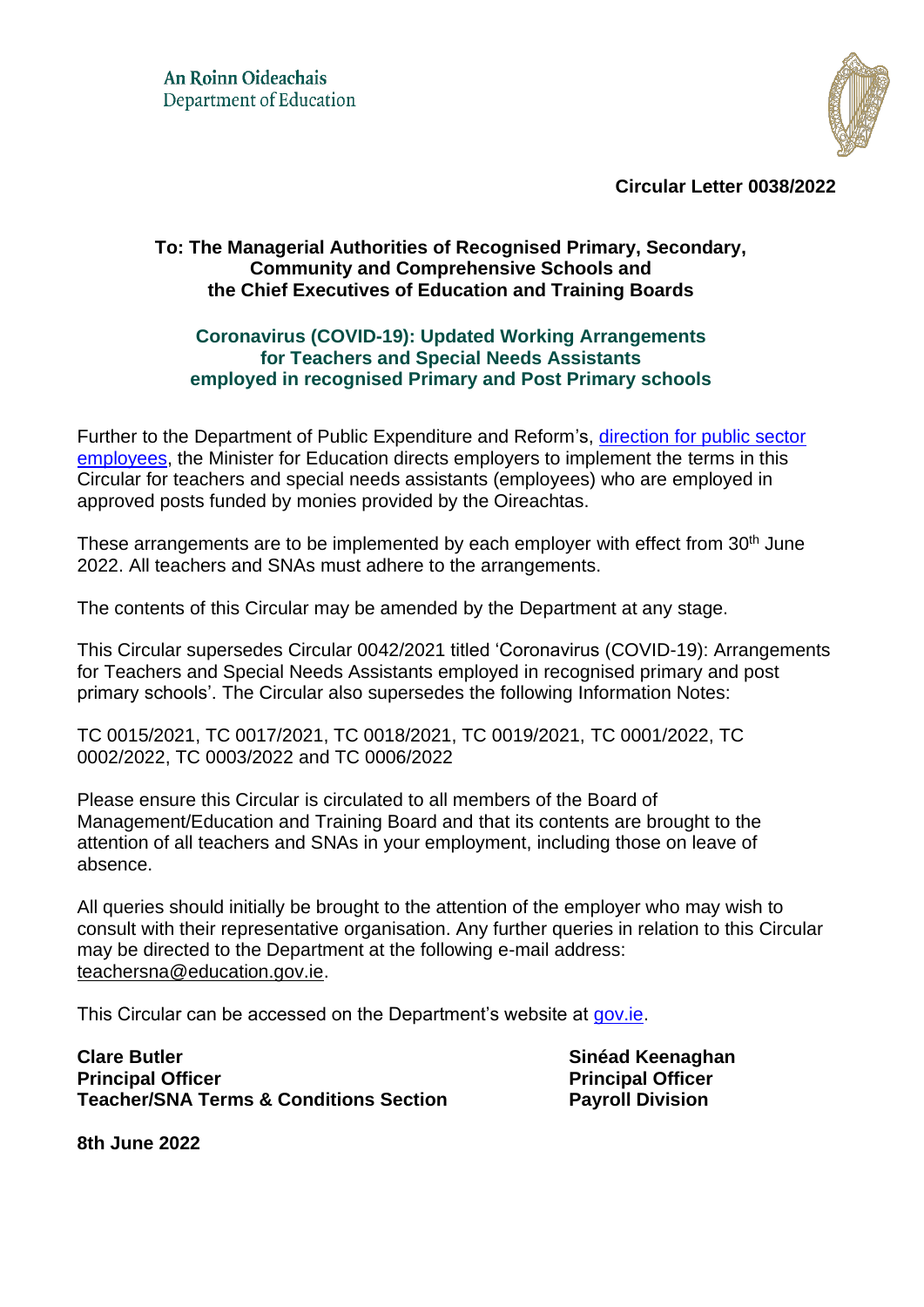# **Contents**

| $\mathbf 1$ .  |                                                                            |  |
|----------------|----------------------------------------------------------------------------|--|
| 1.1            |                                                                            |  |
| 1.2            |                                                                            |  |
| 1.3            |                                                                            |  |
| 1.4            | Return to Work following Prolonged Absence from the Workplace 5            |  |
| 1.5            |                                                                            |  |
| 1.6            |                                                                            |  |
| 1.7            |                                                                            |  |
| 1.8            |                                                                            |  |
| 2.             |                                                                            |  |
| 2.1            |                                                                            |  |
| 2.2            |                                                                            |  |
| 2.3            | Arrangements for employees on extended COVID-19 Special Leave With Pay     |  |
| 2.4            |                                                                            |  |
| 2.5            | Application and Recording Procedure for COVID-19 Special Leave With Pay 10 |  |
| 3 <sub>1</sub> |                                                                            |  |
| $\mathbf{4}$   |                                                                            |  |
| 5.             |                                                                            |  |
| 5.1            | Working Arrangements for Higher Risk Employees - 2021/22 school year  11   |  |
| 5.2            | Working Arrangements for Very High Risk Employees from 1st July 2022 11    |  |
| 6.             |                                                                            |  |
|                |                                                                            |  |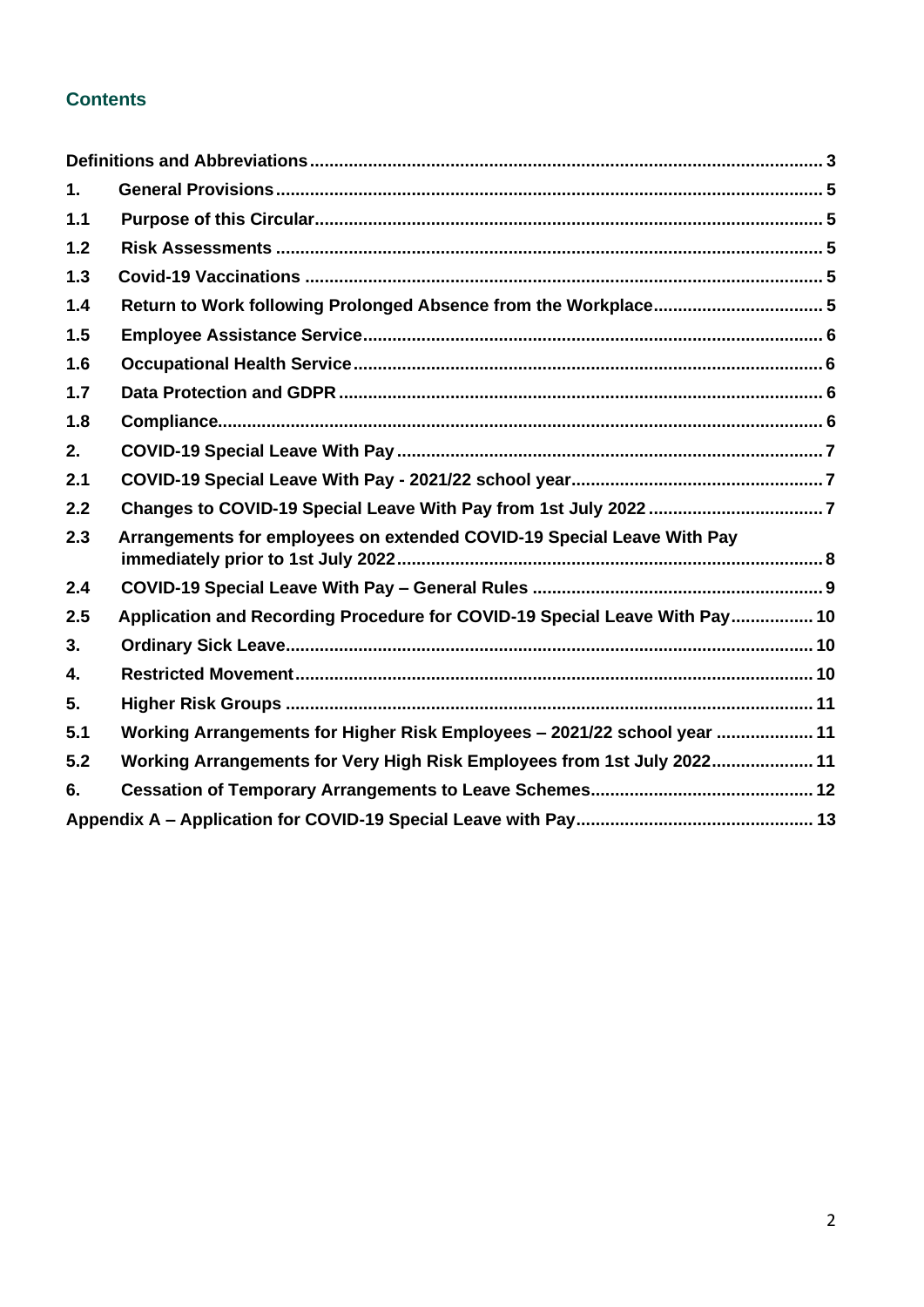## <span id="page-2-0"></span>**Definitions and Abbreviations**

For the purpose of this Circular, the following terms have the meanings assigned to them here unless the context indicates otherwise.

**DPER** – means Department of Public Expenditure and Reform.

**Employee** – means a registered teacher or a special needs assistant employed in an approved post funded by monies provided by the Oireachtas.

**Employer** – means an Education and Training Board (ETB) for vocational schools/community colleges, community national schools, and a Board of Management/Manager in the case of primary (excluding community national schools), voluntary secondary, community, and comprehensive schools. The ETB or Board of Management/Manager may delegate as appropriate responsibility for matters set out in this Circular.

**ETB** – means Education and Training Board.

**GDPR** – means the General Data Protection Regulation (GDPR) (Regulation (EU) 2016/679).

**GP** – means General Practitioner.

**HSE** – means Health Service Executive.

**Occupational Health Service (OHS)** – means the providers of independent medical advice on occupational health to the employer. Medmark Occupational Healthcare Ltd. is the current OHS provider.

**On Line Claims System (OLCS)** – means the system for recording absences and claiming substitution currently operating in primary, voluntary secondary, community, and comprehensive schools.

**Paymaster** – means the person/organisation in charge of paying salaries; the Department of Education in the case of primary, voluntary secondary, community, and comprehensive schools, and the Education and Training Boards in the case of vocational schools/community colleges.

**Personal Data** – has the meaning given to it by Article 4 of the GDPR, which is any information relating to the data subject. For the purpose of this Circular, references to personal data include special category personal data, unless otherwise specified.

**SNA** – means special needs assistant.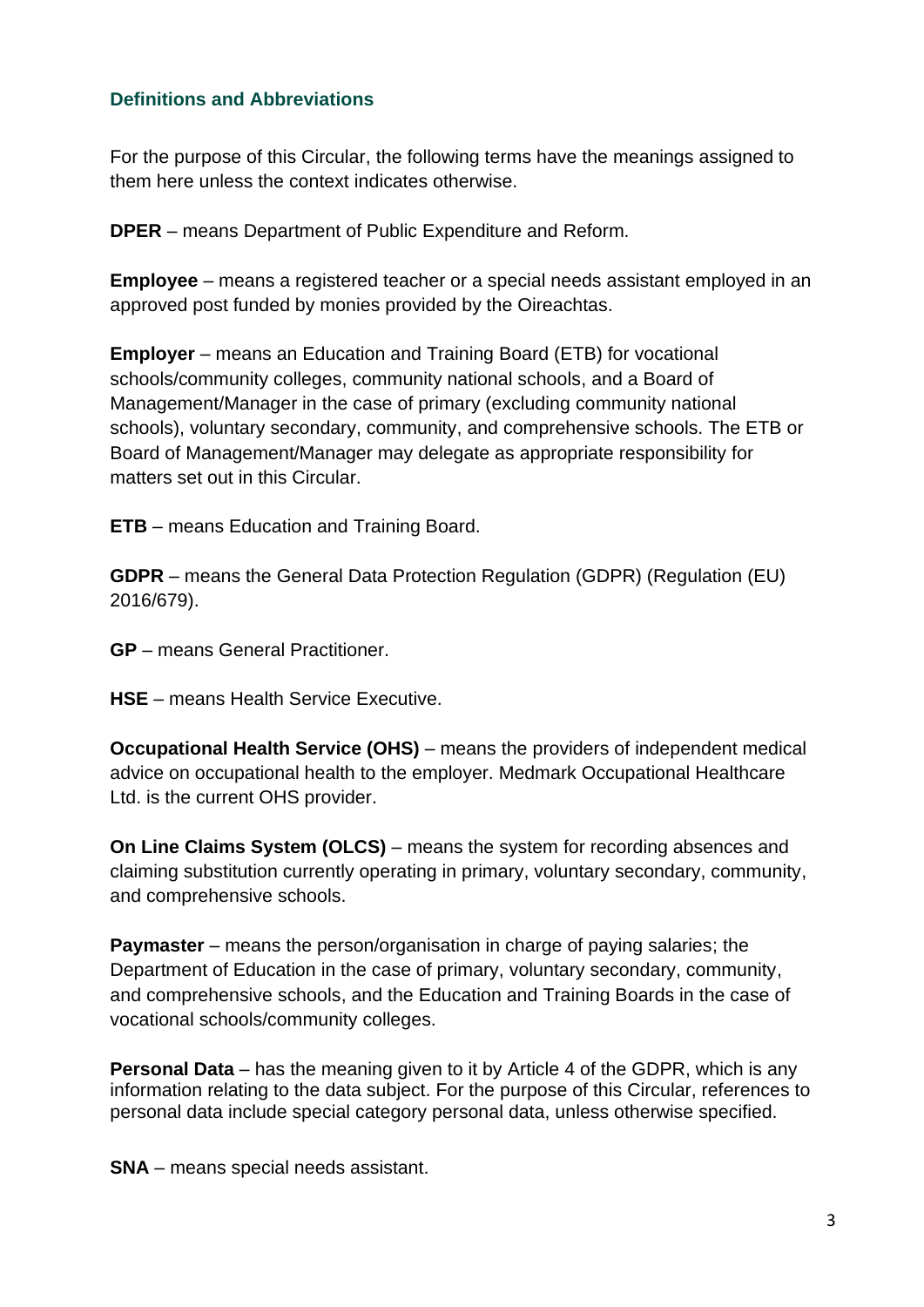**Special Category Personal Data** - has the meaning given to it by Article 9 of the GDPR, which is personal data revealing racial or ethnic origin, political opinions, religious or philosophical beliefs, or trade union membership, and the processing of genetic data, biometric data for the purpose of uniquely identifying a natural person, data concerning health or data concerning a natural person's sex life or sexual orientation.

**Teacher** – means a person registered with the Teaching Council.

**The Department** – means the Department of Education.

**Workplace Pregnancy Risk Assessment** – means the risk assessment carried out by employers as required under the [Safety, Health and Welfare at Work Act](http://www.irishstatutebook.ie/eli/2005/act/10/enacted/en/pdf)  [2005](http://www.irishstatutebook.ie/eli/2005/act/10/enacted/en/pdf) and the Pregnancy Regulations, 2007.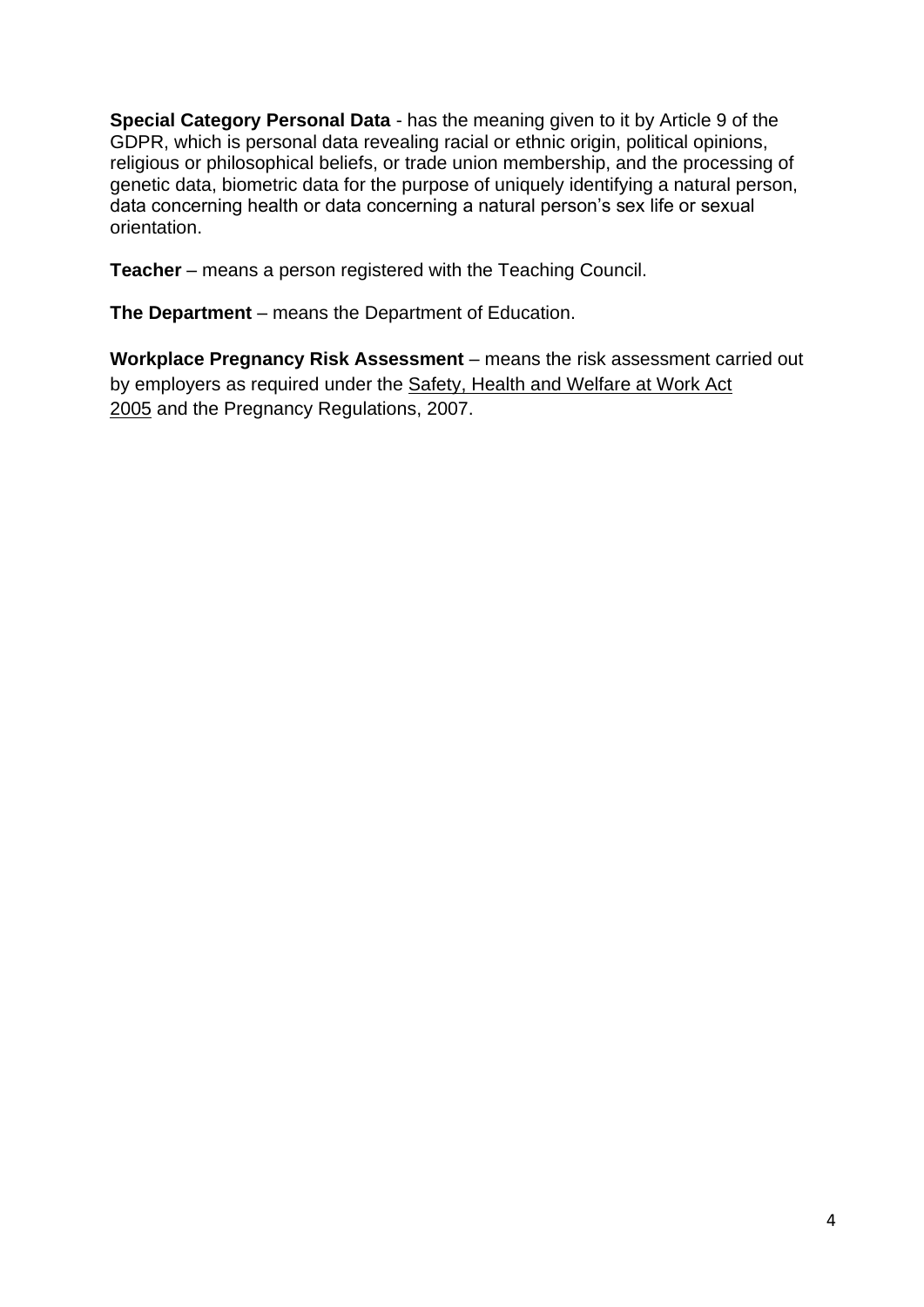# <span id="page-4-0"></span>**1. General Provisions**

## <span id="page-4-1"></span>**1.1 Purpose of this Circular**

- 1.1.1 The purpose of this Circular is to advise employers of the main changes as follows:
	- a) Changes to COVID-19 Special Leave With Pay entitlement
	- b) Cessation of extended COVID-19 Special Leave with Pay (beyond 28 days)
	- c) Cessation of Restricted Movement requirement
	- d) Working arrangements for the 'Very High Risk' group
	- e) Return to normal arrangements under specified Leave Schemes

### <span id="page-4-2"></span>**1.2 Risk Assessments**

1.2.1 The employer has obligations under the Safety, Health, and Welfare at Work Act, 2005 to ensure the safety and welfare of staff at work. It is the duty of the employer to carry out a risk assessment to meet these obligations, including workplace pregnancy risk assessments. For specific questions on health and safety, risk assessment templates, and updated legislation, please refer to the Health and Safety Authority (HSA) at the link:- Education - [Health and Safety](https://www.hsa.ie/eng/education/managing_safety_and_health_in_schools/) Authority (hsa.ie).

### <span id="page-4-3"></span>**1.3 Covid-19 Vaccinations**

- 1.3.1 Where an employee has a COVID-19 vaccination/booster shot appointment during school hours, the absence will be treated in the same manner as other medical appointments.
- 1.3.2 In this regard, paragraph 1.3 of the Sick Leave Scheme as contained in [Circular](https://www.gov.ie/en/circular/leave-schemes-for-registered-teachers-in-primary-post-primary-schools/)  [0054/2019](https://www.gov.ie/en/circular/leave-schemes-for-registered-teachers-in-primary-post-primary-schools/) for teachers and [Circular 0060/2019](https://www.gov.ie/en/circular/sick-leave-scheme-for-special-needs-assistants-employed-in-recognised-primary-post-primary-schools/) for SNAs refers.

*'Sick Leave may be granted to a teacher or SNA who is unable to perform his/her duties* 

- *because of illness, injury or* 

- *when absent for the purpose of obtaining medical-related services (e.g. Doctor/Dentist) provided such appointments could not have been arranged outside of regular working hours or working days.'*

- 1.3.3 Similar to the Sick Leave Scheme, the employee should provide confirmation of the vaccination appointment.
- 1.3.4 Where an employee has side effects following the COVID-19 vaccination, resulting in absence from duty, the terms and conditions of the Sick Leave Scheme will apply.

#### <span id="page-4-4"></span>**1.4 Return to Work following Prolonged Absence from the Workplace**

- 1.4.1 When an employee returns to the workplace following a prolonged absence, they should be supported by the employer in their return.
- 1.4.2 Paragraph 5.2 of this Circular caters for the return to work arrangements for an employee in the [very high risk group \(extremely vulnerable\)](https://www2.hse.ie/conditions/covid19/people-at-higher-risk/overview/) as defined by the HSE.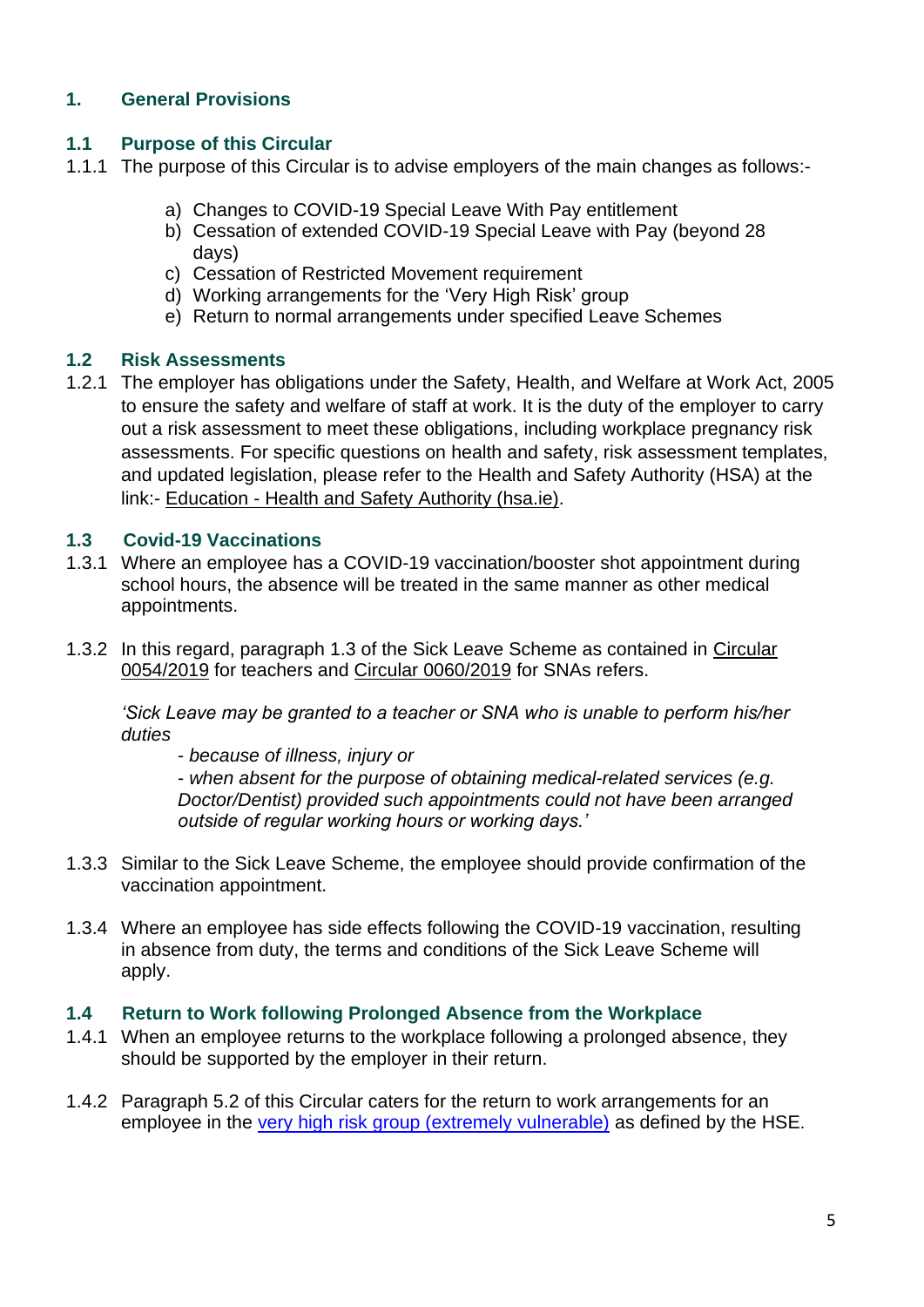## <span id="page-5-0"></span>**1.5 Employee Assistance Service**

1.5.1 The [Employee Assistance Service,](https://www.education.ie/en/Education-Staff/Services/Employee-Assistance-Service/employee-assistance-service.html) which is currently provided by Spectrum. Life is available as a supportive resource for employees. The freephone confidential helpline is 1800 411 057 and is available 24 hours a day, 365 days a year.

#### <span id="page-5-1"></span>**1.6 Occupational Health Service**

1.6.1 The Occupational Health Service is available to provide medical advice to an employer who has concerns about an employee's medical fitness for work (including COVID-19).

### <span id="page-5-2"></span>**1.7 Data Protection and GDPR**

- 1.7.1 The Department requires the personal data provided, for the processing of special leave with pay and substitute claims. Full details of the Department's Data Protection Policy setting out how personal data will be used including information regarding rights as a data subject are available on the Department's website. Details of ETB's Data Protection Policy are available from the relevant ETB.
- 1.7.2 Article 6(1)(c) in conjunction with Article 9(2)(b) of the GDPR permits the processing of special category personal data (including health data) for reasons of health and safety. In addition, Article 6(1)(e) in conjunction with Articles 9(2)(i), along with section 53 of the Data Protection Act, 2018, permits the processing of special category personal data (including health data) for reasons of public interest in the area of public health. The measures are deemed both necessary and proportionate, and include safeguards such as limitation on access to the data, strict time limits for erasure, and other measures such as adequate staff training to protect employees' data protection rights. For further information, please visit the [Data Protection](https://www.dataprotection.ie/)  [Commission](https://www.dataprotection.ie/) website.
- 1.7.3 Employers may ask employees for information in relation to their COVID-19 special category data in certain circumstances, for example where an employee who requests to avail of special leave with pay will be required to provide details of the results of their COVID-19 PCR test or antigen test. At all times the data collection and processing must be necessary, proportionate and safeguarded and in line with the public health advice which pertains at the particular time.
- 1.7.4 All documentation relating to the processing of applications and declarations must be retained by the employer with the relevant personnel records in a safe and secure manner and in line with the employer's data protection policy and data protection regulations. These records may be selected for inspection by nominated Department officials.

#### <span id="page-5-3"></span>**1.8 Compliance**

1.8.1 Failure by an employee to abide by the arrangements set out in this Circular may be dealt with under the agreed disciplinary procedures for the relevant sector.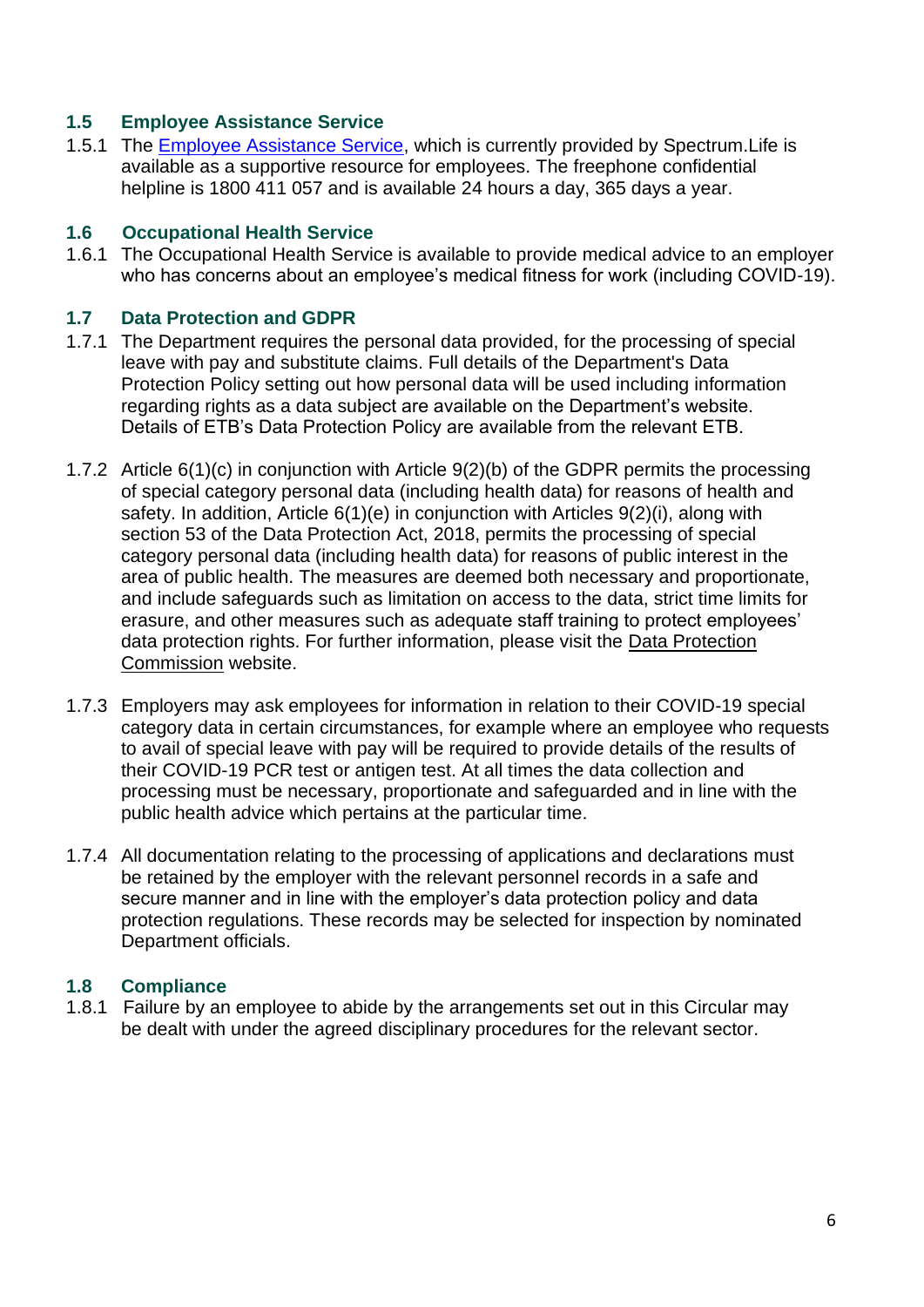# <span id="page-6-0"></span>**2. COVID-19 Special Leave With Pay**

### <span id="page-6-1"></span>**2.1 COVID-19 Special Leave With Pay - 2021/22 school year**

- 2.1.1 In the 2021/22 school year, COVID-19 Special Leave With Pay is available to an employee who (a) begins to display COVID-19 symptoms or (b) receives a positive COVID-19 PCR/antigen test result.
- 2.1.2 From 7<sup>th</sup> February to the 30<sup>th</sup> June 2022, the maximum Special Leave With Pay entitlement is 10 consecutive days in any one instance, where the employee provides proof to the employer of the positive PCR test or antigen test registered on the HSE portal.
- 2.1.3 The terms and conditions of the Sick Leave Scheme applies where an employee remains medically unfit for work after the 10 day Special Leave With Pay period.
- 2.1.4 Until 30<sup>th</sup> June 2022, an employee who commenced COVID-19 Special Leave With Pay prior to 7<sup>th</sup> February, can avail of the maximum limit of 28 days, with a further extension available where specific criteria are met.

#### <span id="page-6-2"></span>**2.2 Changes to COVID-19 Special Leave With Pay from 1st July 2022**

- 2.2.1 Based on **HSE** advice, a person who begins to display COVID-19 symptoms or who has received a positive antigen/PCR test result must self-isolate and cannot attend the workplace.
- 2.2.2 COVID-19 Special Leave With Pay is available to an employee who (a) begins to display COVID-19 symptoms or (b) receives a positive COVID-19 PCR/antigen test result.
- 2.2.3 From 1<sup>st</sup> July 2022, based on the DPER's 'Guidance and FAQs for Public Service [Employers during COVID-19',](https://www.gov.ie/en/news/092fff-update-on-working-arrangements-and-leave-associated-with-covid-19-fo/) the COVID-19 Special Leave with Pay entitlement for eligible employees will change.
- 2.2.4 From 1<sup>st</sup> July 2022, the maximum Special Leave With Pay entitlement is 7 consecutive days in any one instance, which is the current [HSE stated self-isolation period.](https://www.gov.ie/en/publication/3361b-public-health-updates/#covid-19-symptoms-cases-and-close-contacts)
- 2.2.5 The terms and conditions of the Sick Leave Scheme will apply where an employee remains medically unfit for work immediately after the 7-day Special Leave With Pay period. The employee must provide a medical certificate(s) to the employer, similar to the requirements contained in the Sick Leave Scheme. Please refer to the Sick Leave Scheme to determine the medical certification that is acceptable.
- 2.2.6 Special Leave With Pay is not available to an employee with COVID-19 symptoms, following a negative COVID-19 antigen/PCR test result. This absence must be recorded by the employer as Sick Leave on the OLCS/relevant ETB system.
- 2.2.7 The arrangements relating to the application of COVID-19 Special Leave With Pay is temporary and will be kept under regular review by DPER.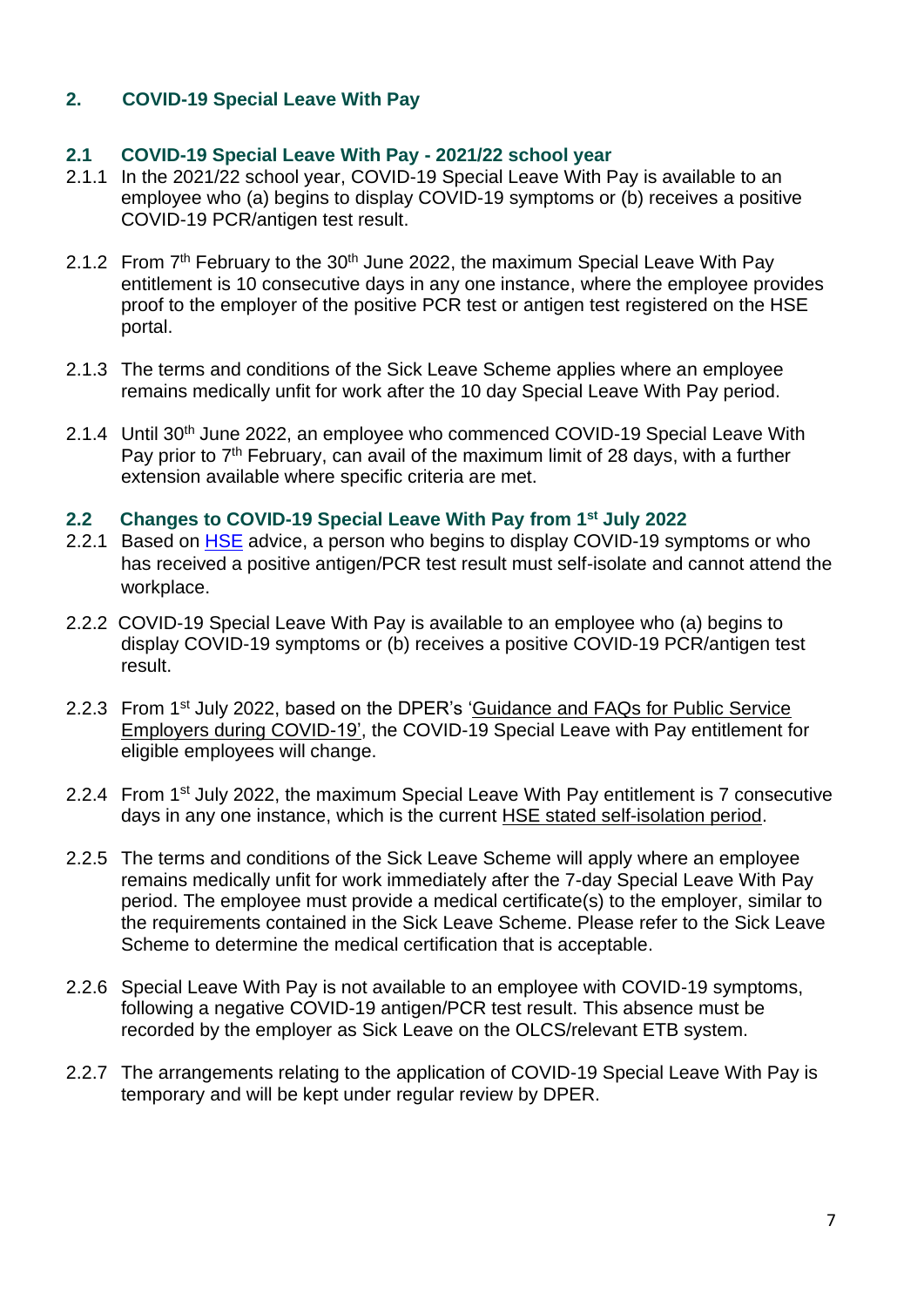#### <span id="page-7-0"></span>**2.3 Arrangements for employees on extended COVID-19 Special Leave With Pay immediately prior to 1st July 2022**

- 2.3.1 From 1<sup>st</sup> July 2022, the terms and conditions of the Sick Leave Scheme will apply to an employee absent on COVID-19 Special Leave With Pay beyond 7 consecutive days in any one instance.
- 2.3.2 From 1<sup>st</sup> July 2022, an employee already absent on extended COVID-19 Special Leave With Pay (28 continuous days or more) and who remains medically unfit for work from that date, the terms and conditions of the Sick Leave Scheme will apply.
- 2.3.3 An employee who remains absent on extended COVID-19 Special Leave With Pay on 1<sup>st</sup> July 2022, the period must be recorded as Sick Leave on the OLCS/relevant ETB system by the employer from that date.
- 2.3.4 Similar to the Sick Leave Scheme, an employee absent on extended COVID-19 Special Leave With Pay should prior to returning to the workplace, be assessed as medically fit by the OHS to return to their normal duties.
- 2.3.5 An employee on extended COVID-19 Special Leave With Pay immediately prior to 1<sup>st</sup> July 2022 and who is due to remain absent beyond this date, the OHS will already have provided them with a:
	- (a) future date of medical fitness to return to work or
	- (b) future date for further medical review
- 2.3.6 The period from 1<sup>st</sup> July 2022 until the date they are medically fit to return to work, must be recorded by the employer on the OLCS/ETB System as Sick Leave. The employer must ensure they are provided with the OHS advice and/or medical certification, as appropriate before recording this period of Sick Leave. For non-ETB schools, the period must be recorded by the employer under 'Sick Leave' sub-category 'Certified Sick Leave'.
- 2.3.7 An employee on extended COVID-19 Special Leave With Pay immediately prior to 1<sup>st</sup> July 2022 and who is due to remain absent beyond this date under paragraph 2.3.5 above, but who wishes to resume duty prior to the medical fitness to work date specified by the OHS, the following must take place:
	- (a) The employer must refer them to the OHS by **17th June 2022** for a medical fitness for work assessment, to determine whether the employee is:
		- i. Medically fit to resume duty
		- ii. Remains medically unfit to resume duty
	- (b) As part of this referral process, the employer must complete the online *'Discretionary'* referral form through the [OHS online portal.](http://www.medmark4teachersna.ie/) Similar to any other OHS referral under the Sick Leave Scheme, the employer must provide the employee with a copy of the referral.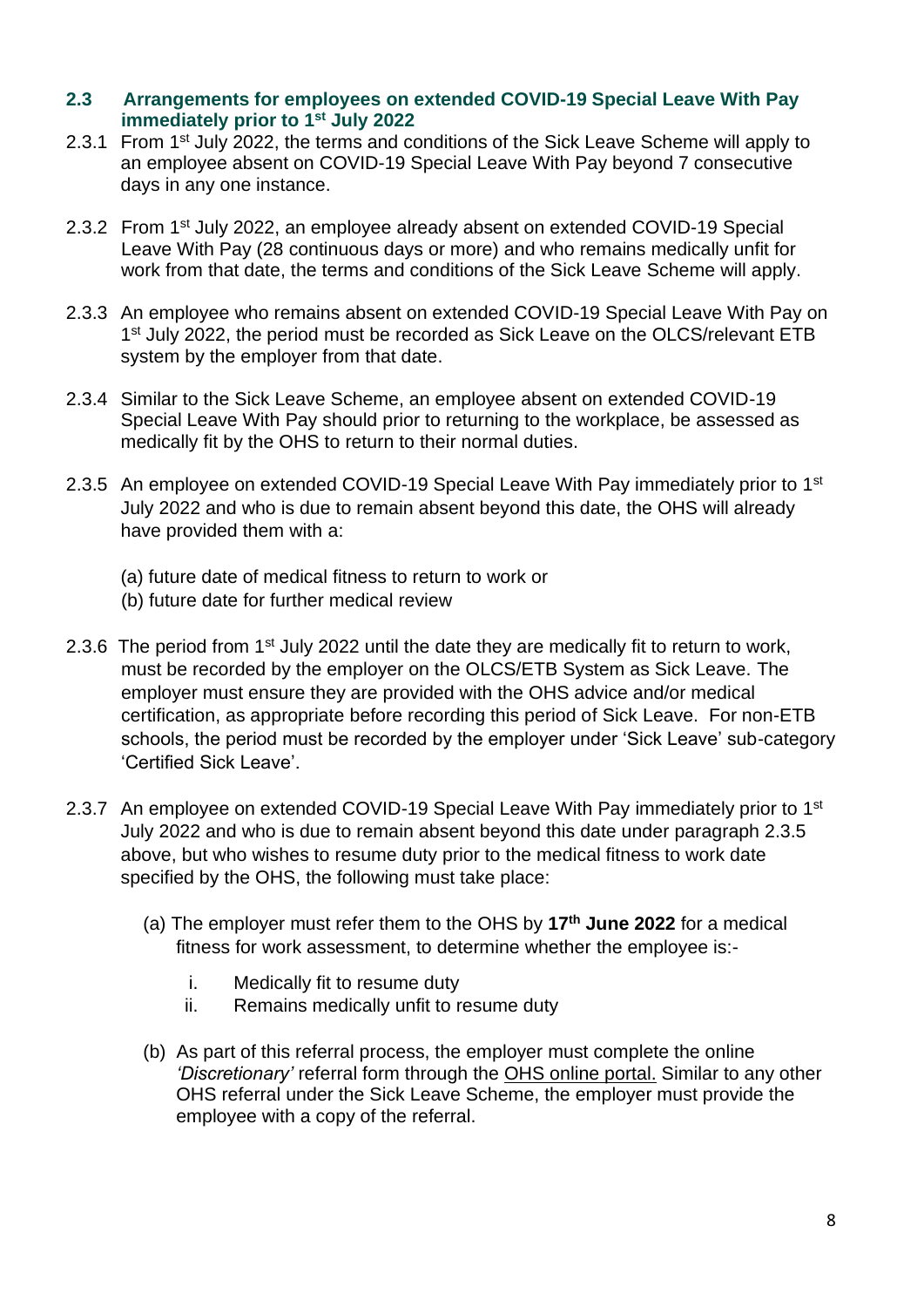- (c) The employer will be notified by the OHS of the medical assessment outcome, followed by a 'Fitness to Work' Report. This Report will include the date of fitness to resume duty.
- (d) Where the employee is deemed medically unfit for work, the terms and conditions of the Sick Leave Scheme will apply from 1<sup>st</sup> July 2022, until the date they are deemed medically fit for work by the OHS. The OHS 'Fitness to Work' Report will indicate the likely duration of the absence, and if it is not possible to establish a return to work date, it will include a future date for further medical review.
- (e) Where the employee does not attend the OHS medical fitness for work assessment appointment, the terms and conditions of the Sick Leave Scheme will apply from 1<sup>st</sup> July 2022.
- (f) A medical certificate from a GP or Consultant cannot be accepted by the employer as evidence of the employee's medical fitness for work, in lieu of the OHS medical fitness for work assessment.
- 2.3.8 In accordance with paragraph 2.3, an employee absent on COVID-19 Special Leave With Pay immediately prior to 1<sup>st</sup> July 2022 who has been deemed by the OHS as medically fit to return to work directly after this date, but is absent on Sick Leave from the beginning of the 2022/23 school year, the duration of the summer closure period must be recorded as Sick Leave by the employer on the OLCS/ETB system. However, under the terms of the Sick Leave Scheme, the employer may where they consider the situation is warranted, refer the employee to the OHS for a medical assessment to determine whether the summer closure period can be excluded from their Sick Leave record, based on the employee's specific medical circumstances.

## <span id="page-8-0"></span>**2.4 COVID-19 Special Leave With Pay – General Rules**

- 2.4.1 Special Leave With Pay commences from the date an employee displays COVID-19 symptoms, or receives a positive COVID-19 PCR test result or a positive COVID-19 antigen test result. The employee cannot attend the workplace and is unavailable for work during this period.
- 2.4.2 An employee with COVID-19 symptoms must arrange a COVID-19 test as soon as possible and within one day of the onset of symptoms.
- 2.4.3 Similar to the general principles that apply to the management of Sick Leave, the employee must contact the employer immediately where they display COVID-19 symptoms or receive a postitive antigen/PCR test result, in accordance with the employer's normal absence reporting arrangements.
- 2.4.4 Where circumstances or diagnosis changes, the employee must also inform the employer immediately.
- 2.4.5 COVID-19 Special Leave With Pay is available to eligible employees, to assist in the prevention of the possible onward spread of COVID-19 in the workplace. The eligibility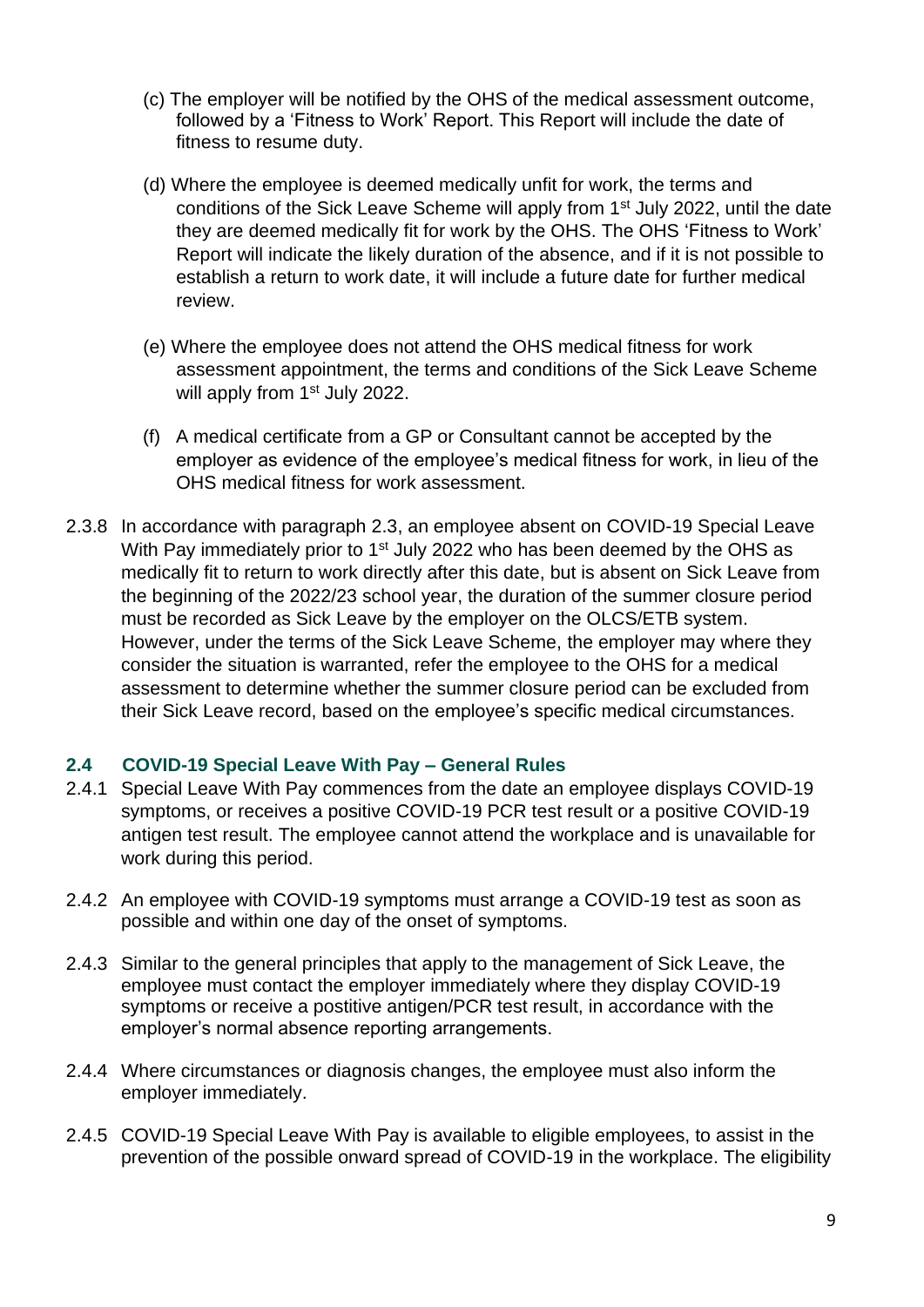for Special Leave With Pay only applies to an employee who was rostered or due to be working and it cannot be substituted for other forms of leave.

- 2.4.6 COVID-19 Special Leave With Pay granted by the employer will not be counted as part of the employee's Sick Leave record.
- 2.4.7 An employee is not entitled to days in lieu of bank holidays whilst absent on COVID-19 Special Leave With Pay.
- 2.4.8 Where an employee has been granted COVID-19 Special Leave With Pay the employer may appoint a substitute, paid by the Paymaster.
- 2.4.9 An employee's entitlement to COVID-19 Special Leave With Pay shall cease on the expiry of a contract and that contract not having been renewed, unless that contract is followed directly by a 'back to back' contract in an approved employee post funded by monies provided by the Oireachtas.

#### <span id="page-9-0"></span>**2.5 Application and Recording Procedure for COVID-19 Special Leave With Pay**

- 2.5.1 An employee who begins to display COVID-19 symptoms or who has received a positive COVID-19 antigen/PCR test result must complete the Application Form at [Appendix A](#page-12-1) of this Circular, to apply for COVID-19 Special Leave with Pay.
- 2.5.2 The employee who receives a positive COVID-19 antigen test result must report this result on the [HSE portal.](https://antigentesting.hse.ie/) The employee must provide their employer with confirmation of this HSE record, as supporting evidence (screenshot of relevant HSE text message is acceptable as evidence), including the test date.
- 2.5.3 The employee who receives a positive COVID-19 PCR test result must provide their employer with supporting HSE evidence of the positive COVID-19 PCR test result (screenshot of relevant HSE text message is acceptable as evidence), including the test date.
- 2.5.4 For non-ETB schools, Special Leave With Pay must be recorded on the OLCS by the employer under 'Personal Leave', sub-category titled 'COVID-19: Special Leave With Pay'. ETB schools must record this leave on their relevant ETB system.
- 2.5.5 The employer must satisfy themselves with the documentary evidence provided, before recording the period of 'COVID-19: Special Leave With Pay'.

#### <span id="page-9-1"></span>**3. Ordinary Sick Leave**

3.1.1 Any non-COVID-19 illness must be recorded by the employer as Sick Leave on the OLCS/relevant ETB system and the terms and conditions of the Sick Leave Scheme will apply. If the employee is subsequently diagnosed with COVID-19, Special Leave With Pay can be retrospectively applied in lieu of the specific period of Sick Leave

#### <span id="page-9-2"></span>**4. Restricted Movement**

4.1.1 Based on the most recent [HSE advice,](https://www2.hse.ie/conditions/covid19/contact-tracing/close-contact/) there is no longer a requirement for a person to restrict their movements if they are a close contact of a confirmed COVID-19 case.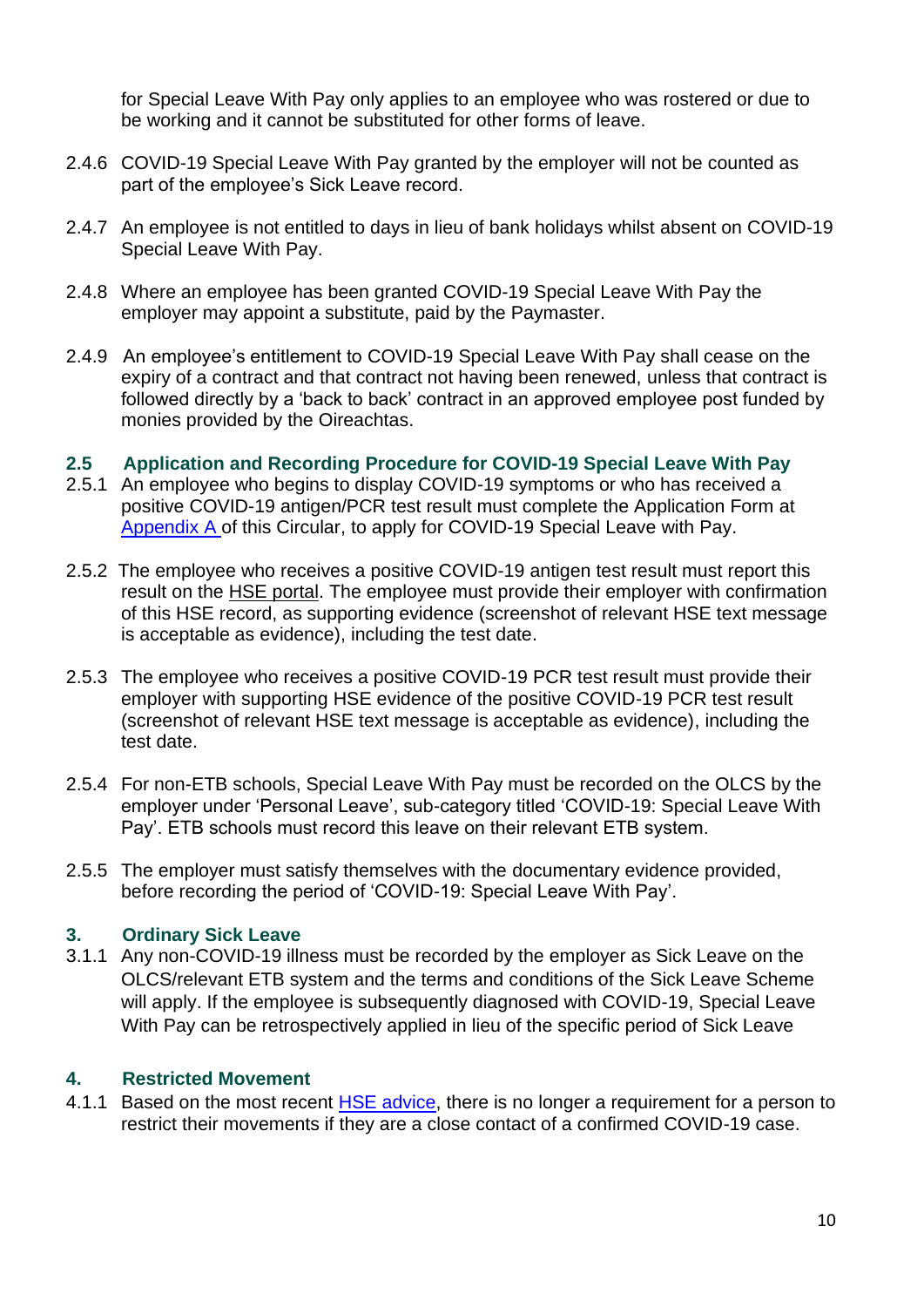- 4.1.2 On this basis, an employee who is a close contact of a confirmed case will continue to attend the workplace, as normal and will not be required to work from home during this period. Therefore, from 1<sup>st</sup> July 2022 onwards, access to COVID-19: Restricted Movement ceases.
- 4.1.3 For non-ETB schools, where on 30<sup>th</sup> June 2022 an employee is recorded as on COVID-19: Restricted Movement, the employer is required to insert this end-date on the OLCS record. ETB schools must ensure the same process is carried out on their systems.

## <span id="page-10-0"></span>**5. Higher Risk Groups**

### <span id="page-10-1"></span>**5.1 Working Arrangements for Higher Risk Employees – 2021/22 school year**

- 5.1.1 In the 2021/22 school year, arrangements are in place for the following employee categories to be facilitated by the employer to work from home:-
	- (a) an employee currently categorised by the Occupational Health Service (OHS) as 'Very High Risk' of serious illness from contracting COVID-19.
	- (b) a pregnant employee currently categorised by the OHS as 'High Risk' of serious illness from contracting COVID-19, and working in a special education setting.
- 5.1.2 The OHS COVID-19 Health Risk Categorisation Reports for the employees at (a) and (b) above will expire at the latest on  $30<sup>th</sup>$  June 2022.
- 5.1.3 For non-ETB schools, the current 'Very High Risk' status of the employee will already be recorded by the employer under the OLCS leave category, 'Personal Leave', subcategory titled 'COVID-19: Very High Risk'. The employer is required to insert an enddate of 30<sup>th</sup> June 2022 on the employee's OLCS record, as their Health Risk Categorisation Report expires on that date. ETB schools must ensure the same process is carried out on their systems.
- 5.1.4 An employee in the 'high risk' group, as defined by the [HSE](https://www2.hse.ie/conditions/covid19/people-at-higher-risk/overview/) attends the workplace, as normal.
- <span id="page-10-2"></span>**5.2 Working Arrangements for Very High Risk Employees from 1st July 2022**
- 5.2.1 From the 1<sup>st</sup> July 2022 (in most cases this will come into effect from the commencement of the 2022/23 school year), an employee in the [very high risk group](https://www2.hse.ie/conditions/covid19/people-at-higher-risk/overview/) as defined by the HSE, as well as pregnant employees defined in paragraph 5.1.1(b) above, must attend the workplace if they are medically fit for work. The employer has a role in supporting the employee's return to the workplace.
- 5.2.2 An employer therefore can no longer facilitate remote working for an employee in the very high risk group. On this basis, OHS COVID-19 Health Risk Assessments are no longer available.
- 5.2.3 As these employees' OHS health risk categorisation status of 'Very High Risk' are due to expire on 30th June 2022, the employer is advised to ensure they carry out a workplace risk assessment, (as detailed at paragraph 1.2 of this Circular), ahead of their return to the workplace.
- 5.2.4 An employee whose OHS health risk categorisation status of 'Very High Risk' is due to expire on  $30<sup>th</sup>$  June 2022 and who considers they are medically unfit for work,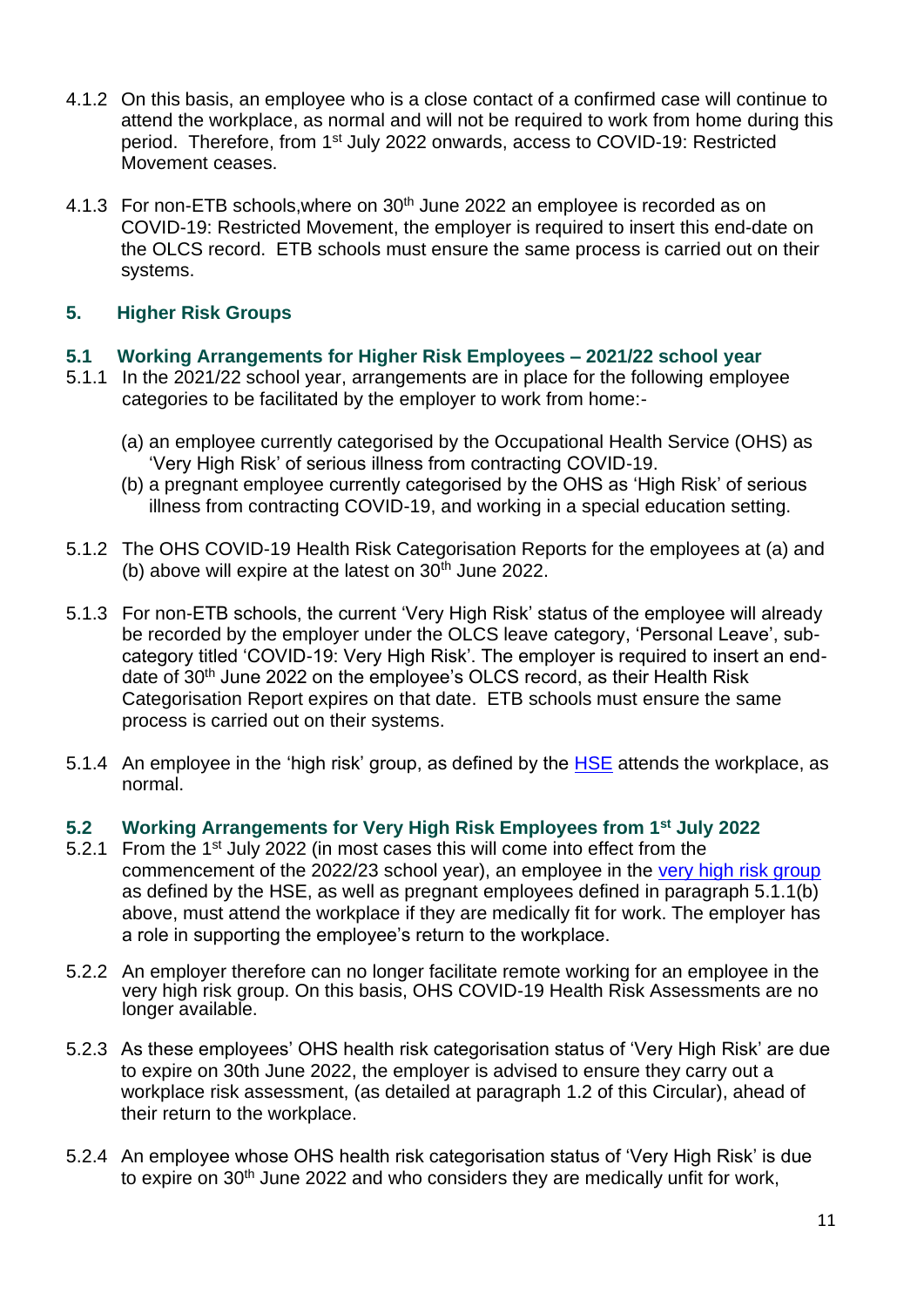must notify the employer immediately. In accordance with the Sick Leave Scheme, the employer must refer the employee to the OHS in line with the protocol laid out in the Employers Procedures Manual (Chapter 2, paragraph 2 'Employment Medical Assessments'). Please refer to [Circular 0054/2019](https://www.gov.ie/en/circular/leave-schemes-for-registered-teachers-in-primary-post-primary-schools/) for teachers and [Circular](https://www.gov.ie/en/circular/sick-leave-scheme-for-special-needs-assistants-employed-in-recognised-primary-post-primary-schools/)  [0060/2019](https://www.gov.ie/en/circular/sick-leave-scheme-for-special-needs-assistants-employed-in-recognised-primary-post-primary-schools/) for SNAs. This referral should take place in advance of the 2022/23 school year.

- 5.2.5 Further to paragraph 5.2.4, where the employee is deemed medically unfit for work by the OHS, the terms and conditions of the Sick Leave Scheme will apply for the period until they are medically fit to return to the workplace. The period must be recorded by the employer as 'Certified Sick Leave' on the OLCS/relevant ETB system.
- 5.2.6 Further to paragraph 5.2.4, where an employee is deemed medically fit for work by the OHS, they may not apply for Critical Illness Provisions (as detailed in the relevant Sick Leave Scheme) due to COVID-19 medical vulnerability alone.
- 5.2.7 A pregnant employee may not apply for Maternity Health and Safety Leave based solely on a COVID-19 risk in the workplace.

### <span id="page-11-0"></span>**6. Cessation of Temporary Arrangements to Leave Schemes**

6.1.1 The temporary arrangements put in place for certain Leave Schemes will cease at the end of the 2021/22 school year as follows:

#### **(a) Parental Leave Scheme**

The temporary arrangements to the Parental Leave Scheme for employees, introduced under Information Note TC 0001/2022 and Information Note TC 0003/2022 will cease at the end of the 2021/22 school year. Therefore, the normal terms and conditions of the Parental Leave Scheme for teachers under [Circular 0054/2019](https://www.gov.ie/pdf/31530/?page=81) and SNAs under [Circular 27/2013](https://www.gov.ie/pdf/?file=https://assets.gov.ie/13465/32f78323a71d4b228730982b8ec2168f.pdf#page=1) will apply for the 2022/23 school year as follows:

#### **(b) Career Break Scheme for teachers**

The temporary arrangement to the Career Break Scheme under Information Note TC 0015/2021, permitting a teacher on Career Break to carry out unlimited substitute work, will cease at the end of the 2021/22 school year. Therefore, the normal terms and conditions of the [Career Break Scheme](https://www.gov.ie/pdf/31530/?page=102) (paragraph 8) under Circular 54/2019 will apply for the 2022/23 school year where limited substitute work is permitted.

## **(c) Job Sharing Scheme for SNAs**

The temporary arrangement to the Job Sharing Scheme introduced under Information Note 0017/2021, permitting a job sharing SNA to carry out unlimited substitute work will cease at the end of the 2021/22 school year. Therefore, the normal terms and conditions of the Job Sharing Scheme under [Circular 41/2014](https://www.gov.ie/pdf/?file=https://assets.gov.ie/13302/1e5aac245cff450fa9a42b066f2dd530.pdf#page=null) will apply for the 2022/23 school year i.e. a Job-Sharer is not permitted to engage in any substitute work.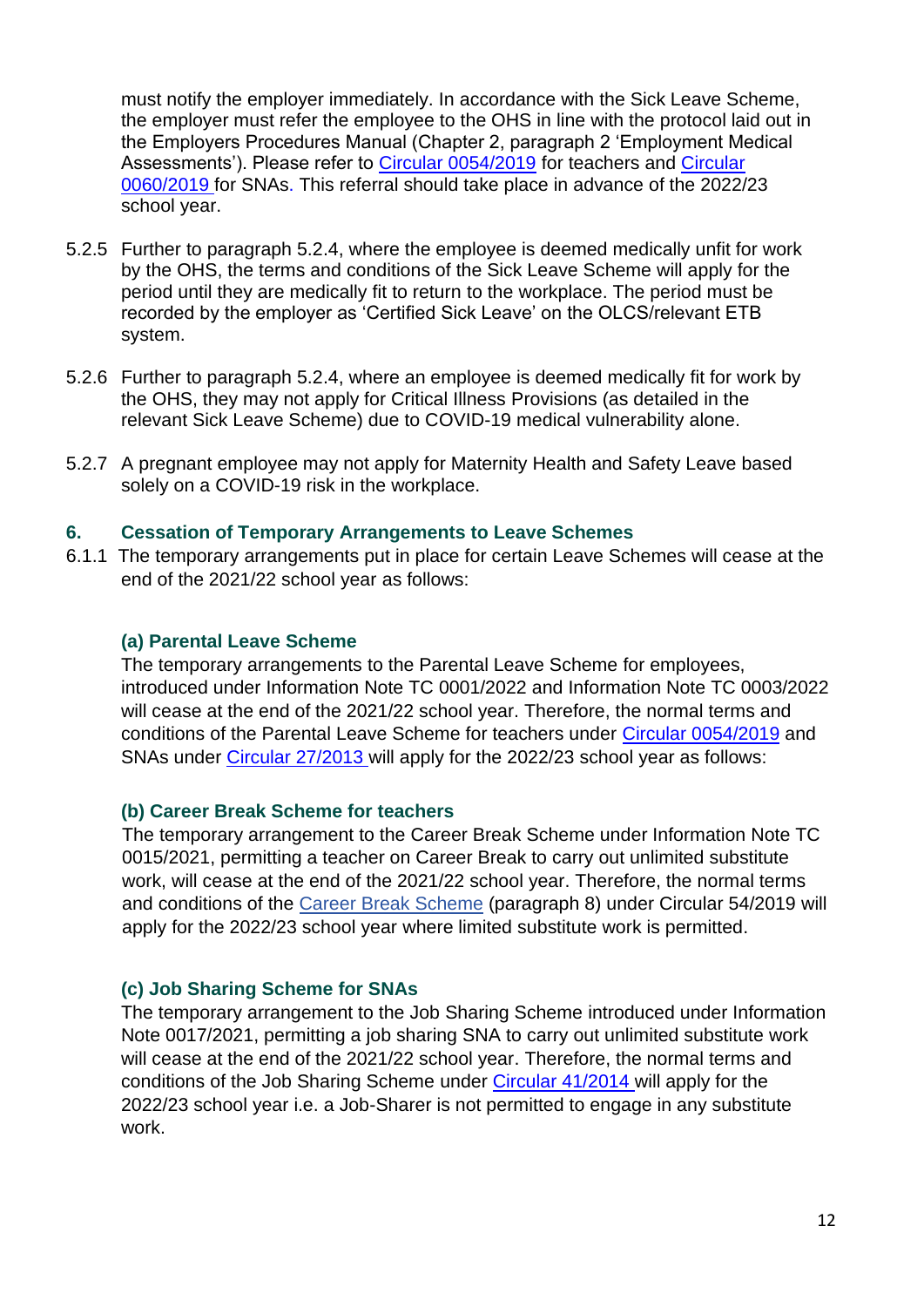### **(d) Temporary Substitution Arrangements and Extra Personal Vacation (EPV) Leave for primary teachers**

The temporary substitution arrangements, introduced under Information Note TC 0018/2021 for primary teachers to permit substitute cover for the brief absences listed in this publication, including EPV Leave, will cease at the end of the 2021/22 school year. Therefore, substitute cover will not be paid by the Paymaster for these nonsubstitutable absences in primary schools for the 2022/23 school year, and the normal terms and conditions of [Circular 32/2007](https://www.gov.ie/en/circular/7a879c9cf28a4d71b6456fad1874c53c/) will apply.

A temporary arrangement introduced under Information Note TC 0018/2021 permitted accumulated untaken EPV Leave from the 2021/22 school year to be taken in the 2022/23 school year. While untaken EPV days may be carried forward into the 2022/23 school year in line with the provisions of Information Note TC 0018/2021, the normal terms and conditions of [Circular 37/1997](https://circulars.gov.ie/pdf/circular/education/1997/37.pdf) will apply i.e. no more than 5 days EPV Leave permitted to be taken in any school year, including in the 2022/23 school year and the temporary arrangement to carry forward untaken EPV days into future school years will cease.

#### **(e) Temporary Substitution Arrangements for SNAs**

The temporary substitute arrangements introduced under Information Note TC 0019/2021 for SNAs to permit substitute cover for the brief absences listed in this publication, will cease at the end of the 2021/22 school year.

Therefore, substitute cover will not be paid by the Paymaster for these nonsubstitutable absences for the 2022/23 school year, and the normal terms and conditions of [Circular 32/2010](https://www.gov.ie/en/circular/7f6adf63acae4d66aaef50cb71ad0116/) will apply.

#### <span id="page-12-1"></span>**Appendix A**

### <span id="page-12-0"></span>**Appendix A – Application for COVID-19 Special Leave with Pay displaying COVID-19 symptoms or diagnosed with COVID-19**

**The Application Form should be fully completed by the employee and submitted to the employer as soon as possible. The completed Application Form must be accompanied by supporting evidence i.e. positive antigen or PCR test result, as appropriate including the date of fitness to return to work (where this date is available).**

#### **Part 1 - Employee Details**

E-mail Address:

| Employee's Name: | Contact No: |
|------------------|-------------|
| Home Address:    |             |

13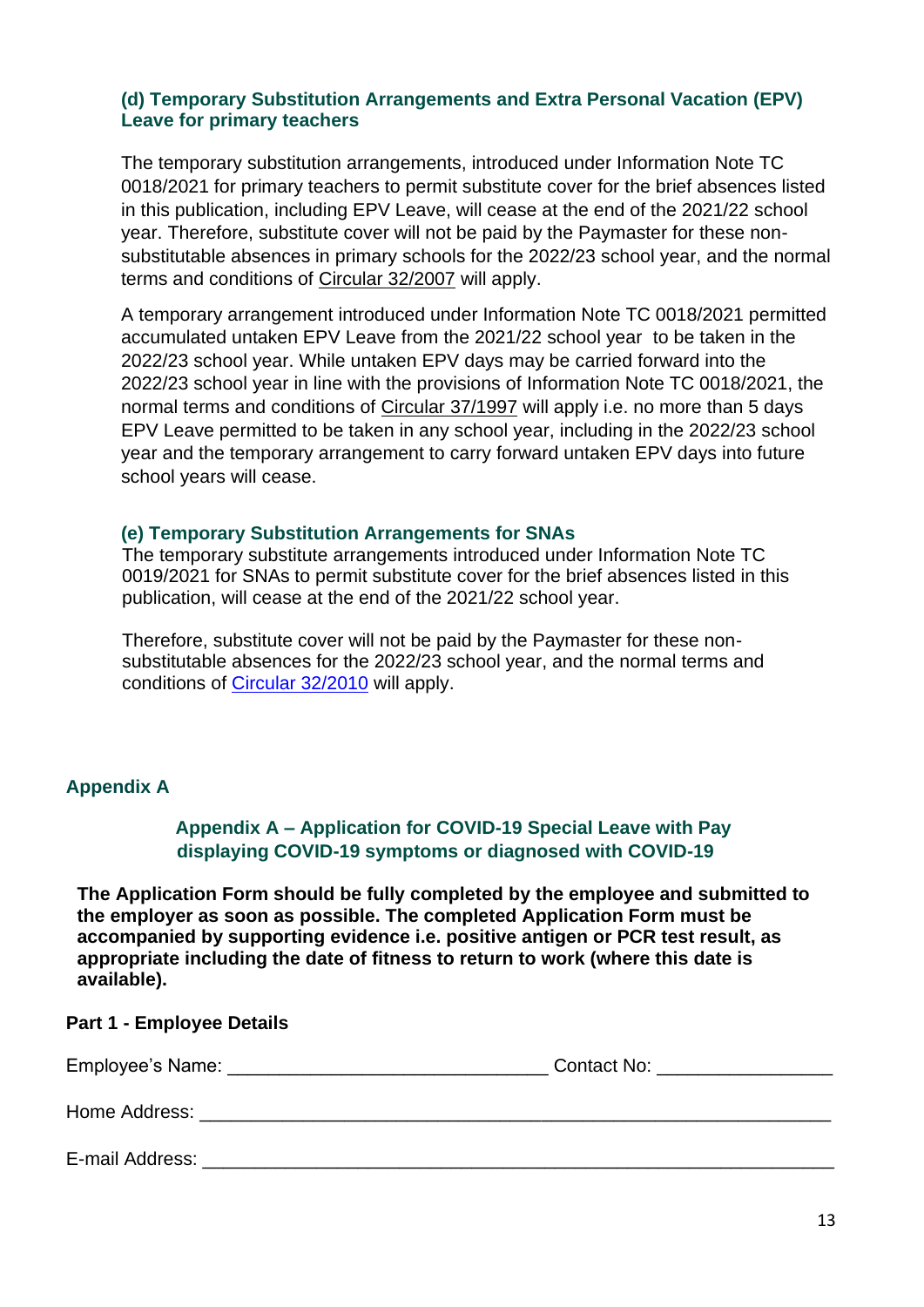PPSN:

School Name: \_\_\_\_\_\_\_\_\_\_\_\_\_\_\_\_\_\_\_\_\_\_\_\_\_\_\_\_\_\_\_\_\_\_\_Roll No: \_\_\_\_\_\_\_\_\_\_\_\_\_\_\_\_\_\_\_\_

# **Part 2 – Details of Special Leave with Pay**

I wish to apply for Special Leave With Pay, for the reason indicated below (tick relevant box).

I am:

- Displaying COVID-19 symptoms, prior to COVID-19 antigen/PCR test result  $\Box$
- Received a positive COVID-19 antigen test result.  $□$
- Received a positive COVID-19 PCR test result.  $□$

Start Date (DD/MM/YYYY): \_\_\_\_\_\_\_ Estimated End Date (DD/MM/YYYY): \_\_\_\_\_\_\_\_\_\_\_\_\_\_

## **Declaration**

I wish to apply for Special Leave with Pay in accordance with the terms and conditions of Circular 0038/2022 titled *'Coronavirus (COVID-19): Updated Working Arrangements for Teachers and Special Needs Assistants employed in recognised Primary and Post Primary schools'*

The completed Application Form is accompanied by supporting evidence.

I confirm that the information provided in the Application Form is true and accurate.

Signature of Employee: \_\_\_\_\_\_\_\_\_\_\_\_\_\_\_\_\_\_\_\_\_\_\_\_\_\_\_\_\_\_\_\_ Date: \_\_\_\_\_\_\_\_\_\_\_\_\_\_\_\_

## **Part 3 – Employer Record**

|                                                                                                                                  | (A) COVID-19: Special Leave With Pay:<br>Employee is displaying COVID-19 symptoms, prior to COVID-19 antigen/PCR test<br>result |       |  |  |
|----------------------------------------------------------------------------------------------------------------------------------|---------------------------------------------------------------------------------------------------------------------------------|-------|--|--|
| (B) COVID-19: Special Leave With Pay:<br>Evidence of positive COVID-19 antigen/PCR test result (including test date)<br>provided |                                                                                                                                 |       |  |  |
|                                                                                                                                  | (HSE text message screenshot is acceptable)                                                                                     |       |  |  |
| Recorded on OLCS/relevant ETB system under 'COVID-19: Special Leave With Pay'<br>(as appropriate)                                |                                                                                                                                 |       |  |  |
|                                                                                                                                  | Signature: Signature:<br>(Employer)                                                                                             | Date: |  |  |